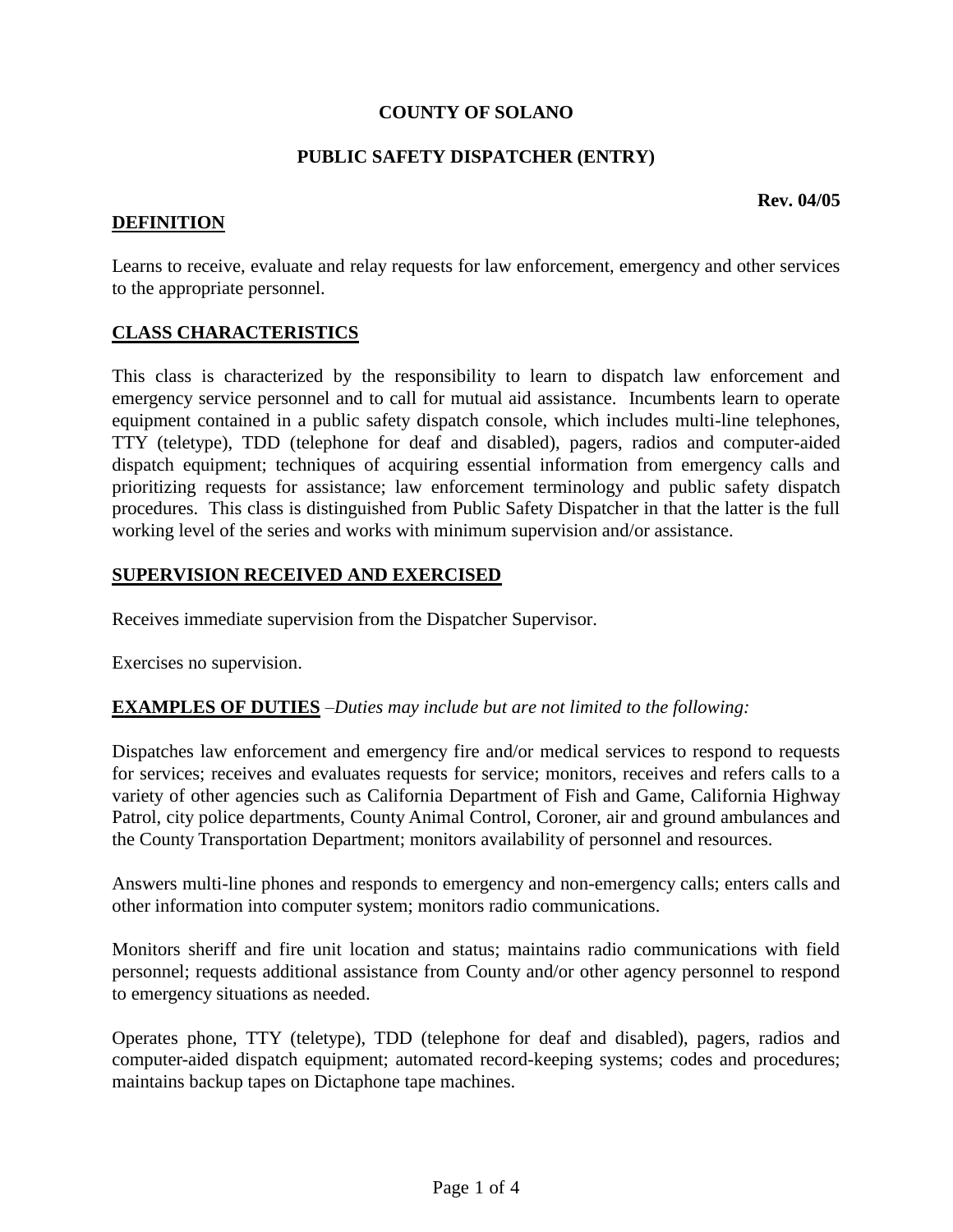Maintains records of incoming service requests and responding actions; prepares reports of shift activity and briefs incoming shifts; monitors availability of personnel and response equipment; updates County map books; prepares citizen vacation watch requests; receives County burn status reports and coordinates burn activities with current burn status.

# **JOB RELATED AND ESSENTIAL QUALIFICATIONS**

### **Knowledge of:**

Working knowledge of techniques and effective methods of handling difficult public contacts.

Map reading, including identification of streets, parks and major landmarks.

#### **Skill to:**

Operate office equipment including a personal computer, copy and fax machines and printers and computer-aided dispatch equipment and radios.

#### **Ability to:**

Ability to learn, interpret and apply laws, regulations and policies and procedures governing dispatch program operations.

Learn to operate equipment contained in a public safety dispatch console, which includes multiline telephones, TTY (teletype), TDD (telephone for deaf and disabled), pagers, radios and computer-aided dispatch equipment.

Apply general rules to specific problems to attain logical answers and/or correctly follow a given rule or set of rules to arrange things or actions in a certain order.

Retrieve facts, details and other information from memory.

Quickly and accurately compare letters and numbers presented orally and in writing; shift back and forth between two or more sources of information, both written and orally imparted, in performing a task or set of tasks.

Communicate effectively both verbally and in writing

Establish and maintain cooperative working relationships; deal effectively and firmly with people of diverse socio-economic backgrounds and temperaments; demonstrate tact and diplomacy.

Read passages and listen to orally imparted information and retrieve facts, draw conclusions and derive meaning; determine the appropriate course of action in emergency or stressful situations; make decisions and independent judgments.

Maintain accurate records and document actions taken.

Organize and prioritize work assignments.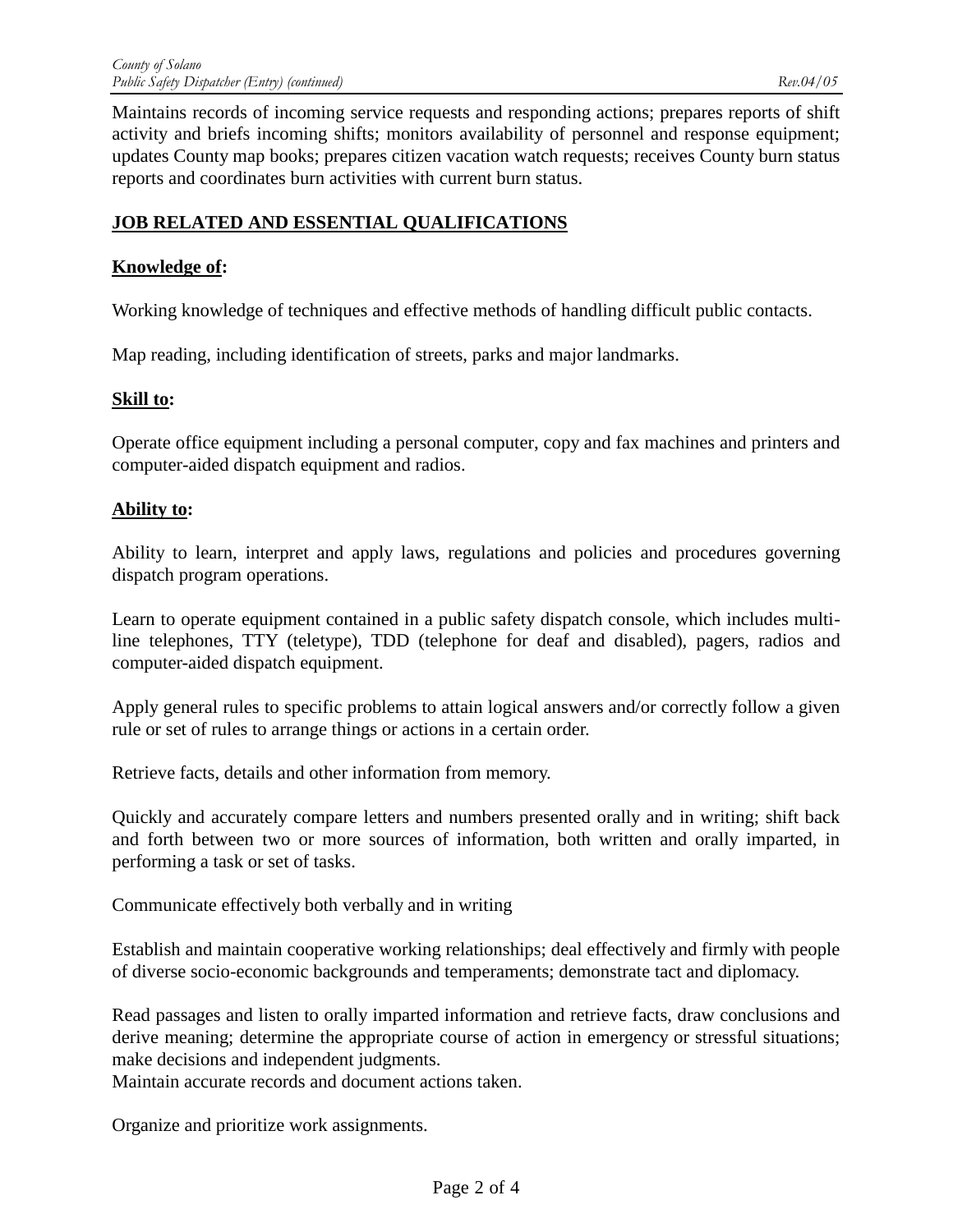Use proper grammar, spelling and punctuation; learn to take accurate notes at a fast rate of speed.

Learn and make referrals to local and regional providers of social, medical and/or other specialized services.

Maintain confidentiality of information.

Recognize and respect limit of authority and responsibility.

Implement specific procedural steps quickly and accurately.

Monitor a variety of emergency situations at the same time.

Work under pressure.

Learn to monitor multi-line telephones, radio equipment, intercoms and alarm systems.

Learn to use automated record-keeping systems.

## **EXPERIENCE AND EDUCATION/TRAINING**

### **Experience:**

No experience is required.

## **Education/Training:**

Possession of a high school diploma or equivalent.

## **SPECIAL REQUIREMENTS**

A net keyboard typing speed of 40 WPM is required.

#### **SUPPLEMENTAL INFORMATION**

Candidates for positions in this class will be required to pass a background investigation, psychological examination and medical examination in accordance with applicable law, regulation and/or policy.

Incumbents shall satisfactorily complete the POST-certified Public Safety Dispatchers Basic Course within 12 months after the date of appointment.

Incumbents shall serve a probation period of twelve months.